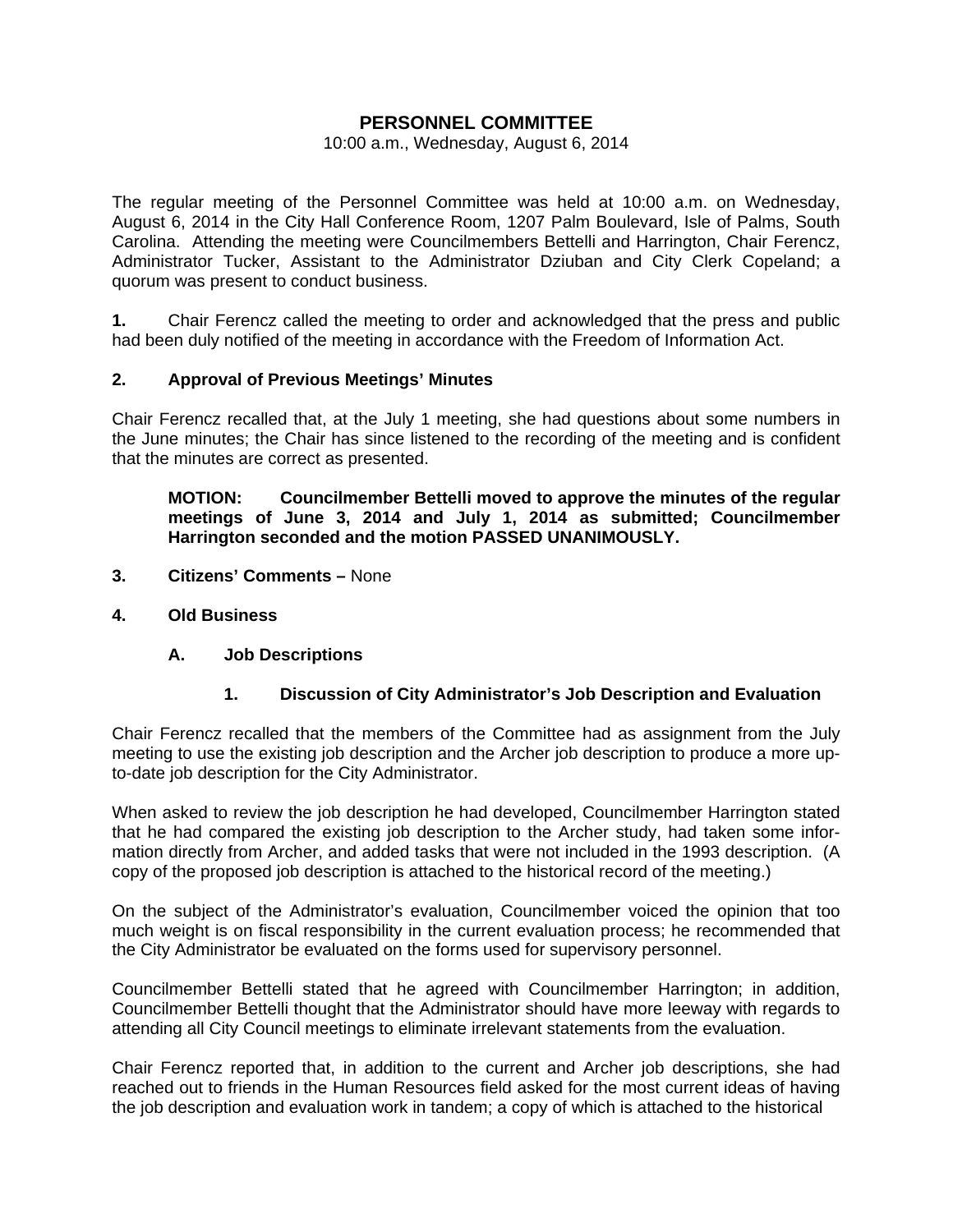record of the meeting. The Chair added that she wanted the job description to be a tool for growth. She explained that she had sought to omit the minutia from job description and be more global and that she had designated seven (7) areas/groups for consideration with key points in each, but she acknowledged that her work product was not all-inclusive.

Chair Ferencz explained that she had also generated a new evaluation form that follows the categories defined in the job description; it translates the topics to specifics for evaluation. (A copy of the proposed evaluation is attached to the historical record of the meeting.)

The Chair asked the Committee whether they wanted to modify the existing job description or to change the job description to meet more current standards by changing the format entirely.

Councilmember Harrington stated that he supported having a more up-to-date job description, but he needed more time to study the materials included in the meeting packets.

Councilmember Bettelli indicated that he was in favor of keeping the existing job description in the existing format and modifying it.

Administrator Tucker stated that she had reached out to other local governments in the state, and, of those who responded, many were using the Archer study, using their own Archer-based job descriptions, and others were using job descriptions more in-line with the City's. The Administrator voiced concern with a total change in the City Administrator job description, some of which comes directly from the City Code; she voiced the opinion that, if a totally new job description was to be adopted, it should be put into effect with a new hire.

The Administrator asked the Chair for copies of the resource materials she had used in producing the job description and evaluation. Chair Ferencz responded that she had used a multitude of sources, i.e. the web, MASC, consultants and the Major Gifts Director at Tulane University.

The Chair expressed her opinion that the main difference between the job description she generated and the existing one is that it is more global and without specifics; she added that she does not think the evaluation tool is disciplinary.

The consensus of the Committee was to take more time to study the packet materials and to defer the matter until the September meeting.

## **2. Discussion of Responses from Department Managers Related to Updates of Job Descriptions**

Administrator Tucker reported that the Building, Fire, Public Works and Recreation Department managers indicated that they did not believe the job descriptions in their departments needed updates.

In the Public Works Department, a job description for the Assistant Director needs to be written and adopted; the Archer study produced a job description for the position that the Director will modify to present to the Committee at the September meeting.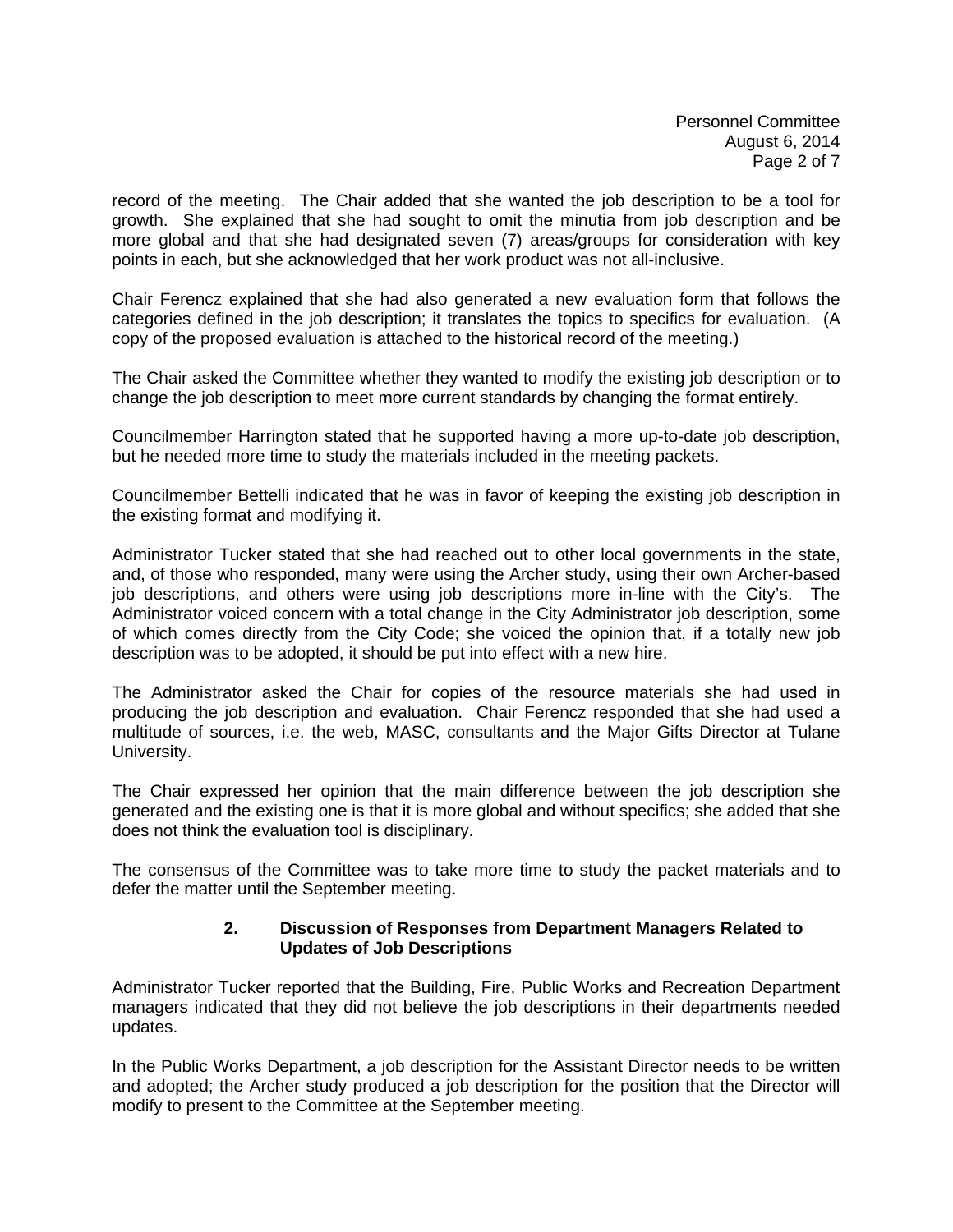The Administrator noted that the job descriptions for both the City Treasurer and the Communications and Website Coordinator/Assistant to the Administrator were updated in General Government; additions and changes to make the job descriptions more accurately describe the job as it exists today are red-lined.

Administrator Tucker stated that Chief Buckhannon had updated all of the job descriptions in the Police Department to address the structure in place and job titles in the Department; the Chief stated that he has used some of the global statements from the Archer study. The Administrator noted that the City no longer has dispatchers; since a job description did not exist to address their new function, a job description for "Communications Specialists" that defines the job they do now was generated.

Chief Buckhannon explained that the job description for the Animal Control Officer has been completely revised; the existing job description was mainly supervisory, which is not the case now.

Councilmember Harrington asked when the job descriptions for the Police Department were last reviewed, and the Administrator responded that they were all reviewed at the same time in 1996-1997. Changes that have been made reflect new positions and position name changes.

A discussion followed about creating a position for the former dispatchers; members of the Committee understood that their purpose was to monitor calls to Consolidated Dispatch and to intervene, if necessary, for a limited period of time. Administrator Tucker stated that the former dispatchers will remain employees until City Council deems their service to be unnecessary.

The Administrator reminded the Committee that the FY15 budget includes four (4) persons in the position; she added that each of these persons is fully trained and could transition to the Consolidated Dispatch Center (CDC). Administrator Tucker explained that the next step would be for the Committee to adopt the revised job descriptions and recommend their approval to City Council. The Administrator noted that these employees continue to monitor the radios, have been assigned other tasks, and have been moved from the dispatch room to the reception area on the Police side in the Public Safety Building.

Councilmember Harrington asked Chief Buckhannon if he was satisfied with the changes made to the job descriptions in the Police Department; the Chief responded that he was very comfortable with the job descriptions as presented.

Chair Ferencz asked about the use of the word "refers" in the following statement:

 "Refers to policy and procedures manuals, computer manuals, codes/laws/ ordinances/regulations, publications and reference texts, etc."

Administrator Tucker stated that every employee understands that it is his/her responsibility to check something out; in most cases the information is available. Chief Buckhannon explained that the City and the Police Department have many policies, and the goal is to have the Communications Specialists understand those policies.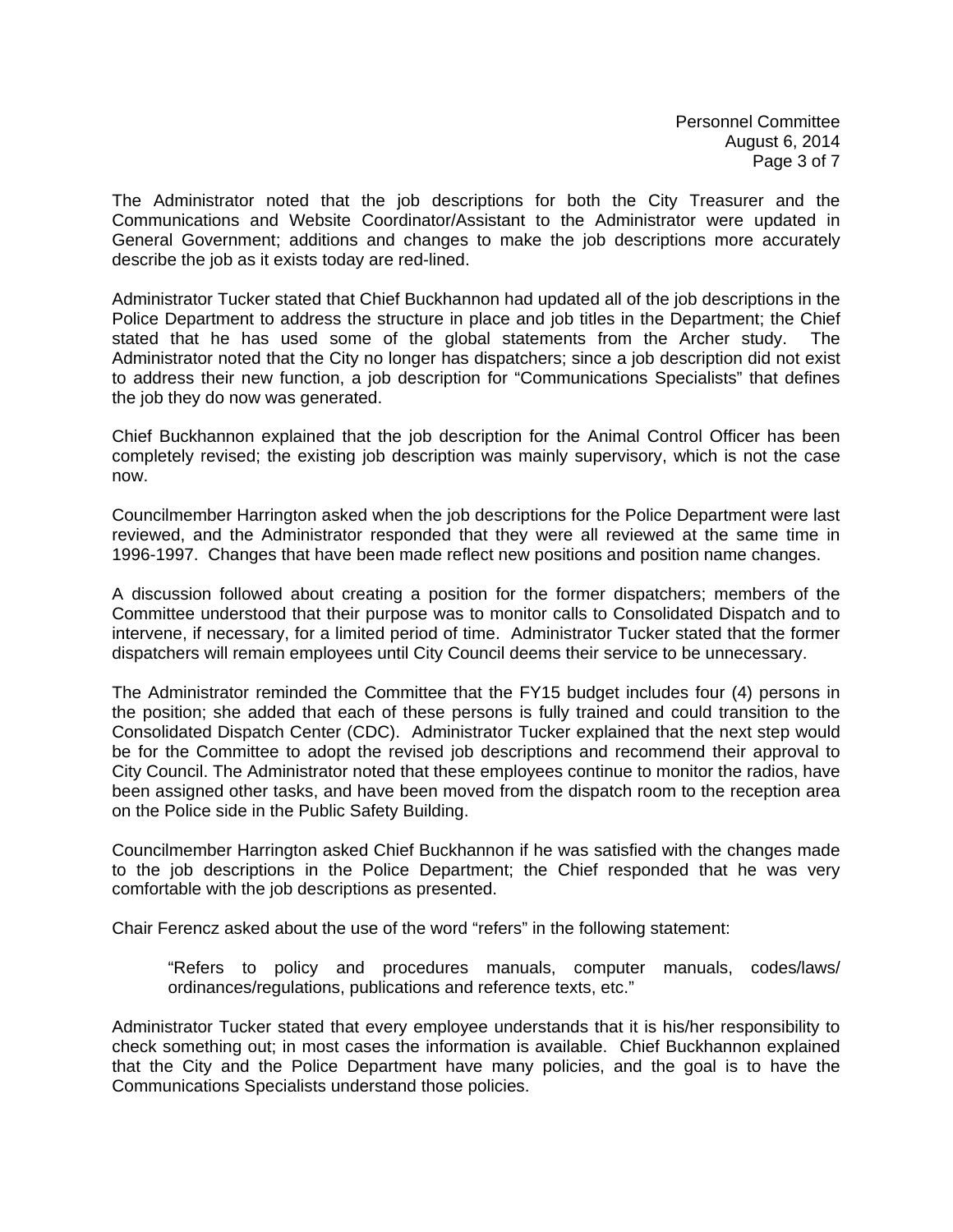Councilmember Harrington anticipated Council asking why the decision was made to retain these former dispatchers, who are fully trained, but chose not to go to the CDC, in a new position.

Chief Buckhannon stated that the Police Department has always needed someone in the reception area, which is where these persons are located, and the ten-minute (10 min.) hits present liability issues if not responded to in a timely manner (10 min.).

Councilmember Harrington asked why the City does not rely on the CDC to relay these tenminute (10 min.) hits; Chief Buckhannon explained that the CDC was not a law enforcement agency and, therefore, could not run these checks.

Administrator Tucker noted, without the Communication Specialists, the City would have to hire a third party to run the ten-minute (10 min.) hits for the City, and the need for retaining these personnel is evaluated each year at budget time. The Administrator added that no decision has been made relative to beach access parking, if the City decides on parking passes, the function of distributing the passes may naturally fall to the Communication Specialists.

Chief Buckhannon reported that island residents are calling the non-emergency Police number (886-6522) when they should be calling 911 because 6522 is the number with which they are familiar; it is very important that someone answer those calls. This line is now an administrative line.

Councilmember Bettelli recalled that, from initial conversations, Council was comfortable with the transition to CDC since Police Department personnel could monitor the calls and to avoid issues with other local governments.

Chair Ferencz repeated that City Council thought all of the City's dispatchers would transition to CDC; they did not perceive the idea of creating a new position for those who remained or to add them to the ranks of full-time permanent employees.

Councilmember Bettelli suggested that the need for the position was to be reviewed on a yearby-year basis.

The Chief commented that liability was a big issue in deciding to retain the former dispatchers; he added that many issues arise after business hours and that those calls are now answered by a dispatcher, rather than go to voicemail. Most livability issues occur after hours; those calls are also answered by the Communication Specialists.

Chair Ferencz asked whether the phones were staffed twenty-four (24) hours a day, seven (7) days a week; the Chief confirmed that someone is on duty in this position all the time. Then Chair then asked who was doing these tasks before this position as created; Chief Buckhannon responded that it was dispatchers. Once the tasks were detailed for the Committee, they agreed that it was a natural progression, not a position created for unspecified tasks.

Chief Buckhannon stated that the Communications Specialists now perform more administrative duties.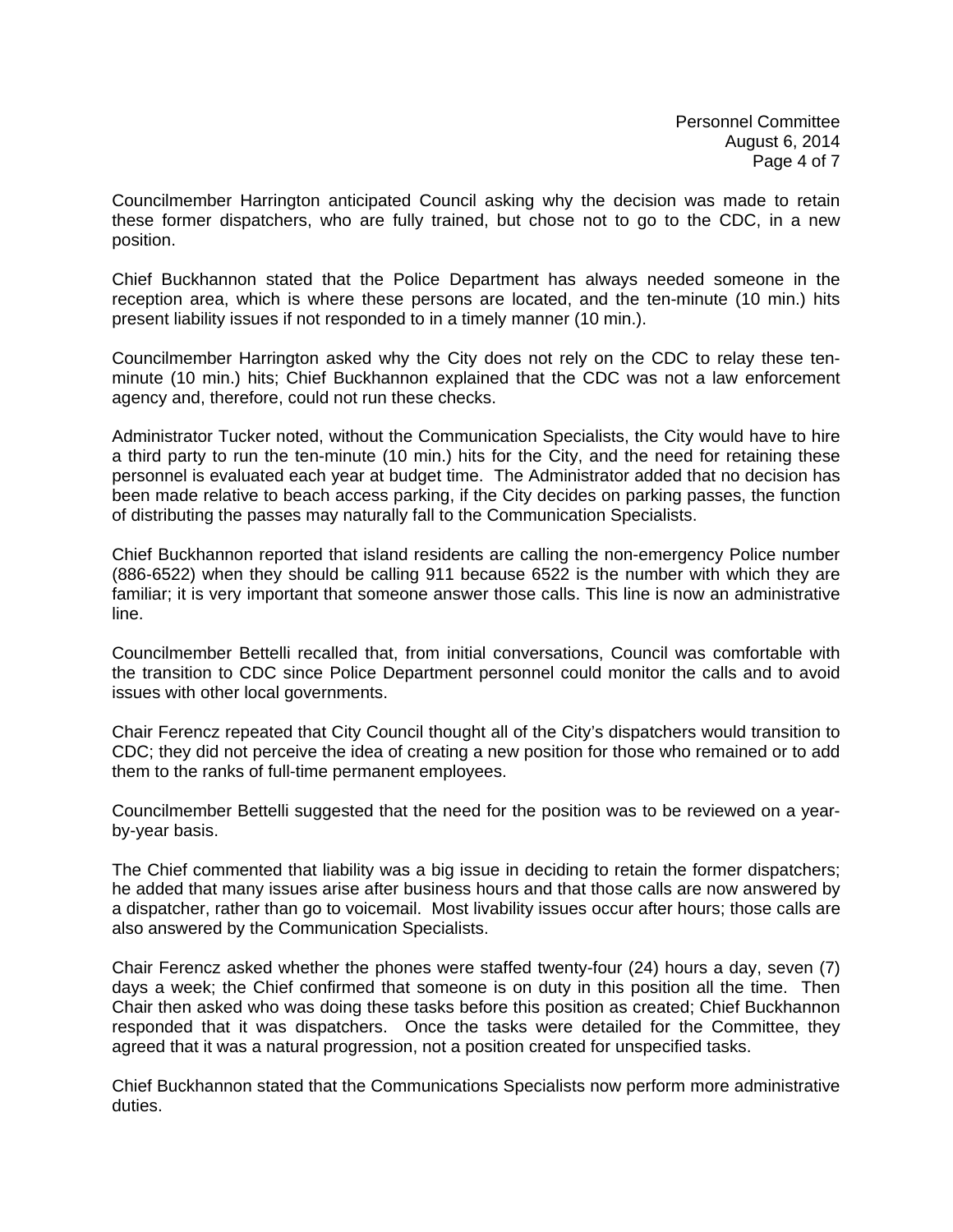When asked by Councilmember Harrington about the Chief's satisfaction with the transition to the CDC, the Chief stated that there have been "hiccups," but "hiccups" occurred when Dispatch was on the island.

### **B. Discussion of New City-wide Evaluation Tools for Supervisors and Non supervisors**

Chair Ferencz stated that she had asked the Administrator to request Chief Buckhannon attend this meeting in order to get a better understanding of calculations for the evaluation score in the Supervisor's evaluation form. She questioned that Item 11 computes an overall evaluation for the first ten (10) sections of the evaluation, and five (5) additional categories for scoring followed by another evaluation score; she asked why there were two (2) "overall" scores on the supervisor evaluation and not just one (1) "overall" score for the entirety of the evaluation. The Chair asked Chief Buckhannon to explain these two (2) calculations to the Committee.

Chief Buckhannon stated that the evaluations for employees and supervisors are scored the same way; the first ten (10) categories have a scoring range of one through five (1-5) and are a part of the supervisor and employee evaluations. The second "Overall" takes into account the employee's score on all fifteen (15) categories; according to the Chief, the additional categories for supervisors are not weighted differently from the other categories. All fifteen (15) categories are included in the final overall score, i.e. the total of fifteen (15) scores is divided by fifteen (15) to get the average.

Administrator Tucker stated that she thought the problem was semantics; if the name was changed, no one would confuse scoreable categories.

Chair Ferencz suggested that Chief Buckhannon remove Item 11 from the supervisor evaluation, leaving fifteen (15) categories to be scored and Item 16 as the final overall score. The Chief commented that he would prefer to change the language, and Administrator Tucker agreed.

## **5. New Business**

## **Review of Timeline for Boards and Commissions Appointments**

Chair Ferencz noted that a schedule was included in meeting packets.

Administrator Tucker commented that recommendations for appointments to boards and commissions was one (1) the most important functions for the Personnel Committee. The Administrator stated that the City advertises the upcoming vacancies to the community and encourages them to become active in the community by adding their names to the pool of candidates considered for boards and commissions. The names of people whose terms expire, but would like to be re-appointed, new applications and the applications of those already in the candidate pool are provided to Committee members for their review, and, typically Committee members interview new applicants in October. The Administrator reported that the advertisement for new applicants was in *The Moultrie News* today, August 6, 2014; the ad will also run in *The Island Eye* and is posted to the City's website. In November, the Committee will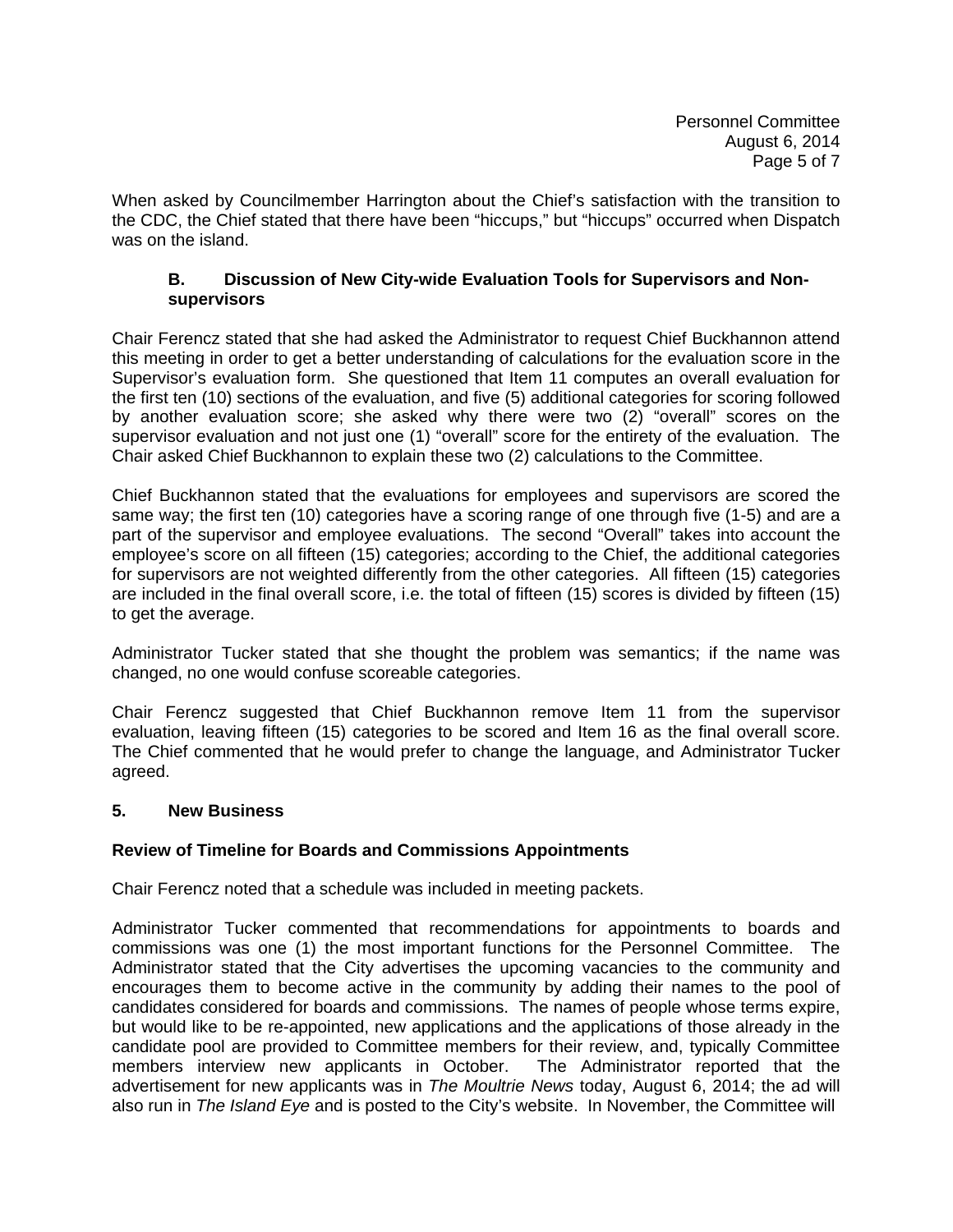compile its recommendations to be made to City Council at the December Special Meeting; Council can accept the recommendations, reject some or all recommendations and/or offer the name(s) of another resident(s) to fill a particular committee seat. Once a slate of candidates is re-approved at the January Council meeting, letters of appreciation are sent to committee members who have served, and notification letters are sent to newly appointed or re-appointed Committee members.

## **6. Miscellaneous Business**

# **Departmental Staffing Report**

General Government, Fire, Public Works and Building Departments are fully staffed; the Recreation Supervisors will report to work on Monday, August 11. The Police Department needs to fill one (1) BSO position and replace the Animal Control Officer.

Pursuant to a request from the Administrator, the Committee agreed to receive the staffing report at City Council meetings.

Having picked up a copy of the City's Disaster Recovery plan in the lobby, Chair Ferencz asked whether a similar plan existed for the City government and what would be the role of Councilmembers in a disaster. Recreation Director Page in attendance at the meeting, in jest, expressed a first response that Councilmembers should "stay out of the way." The Administrator stated that the City government does have an internal disaster recovery plan, but it speaks to the duties of staff in such a situation. She added that she would be in close communication with Council until just before the event; in the immediate twenty-four hours (24 hrs.) following the event, the Administrator will likely not be in communication because staff will be so busy. Typically City Council might have a reason come up demanding it meet for an emergency declaration or to make some kind of emergency purchase. Post-storm, the Administrator added, it is very important for City Council to have a presence; this is the time when constituents are in the greatest need and at their most vulnerable. Councilmembers should return to the island from wherever they evacuated as soon as possible.

Chair Ferencz asked how the City would communicate with the outside world; according to the Administrator, communicating is very tricky, but the City uses all of the means at its disposal and does have a satellite phone. Administrator Tucker reported that the City learned with Hurricane Sandy that everyone should have backup battery power; she added that there were now external batteries that will recharge electronic devices when electrical power is out.

With Charleston County's EEOC structure, there is the emergency council which is made up of all the emergency managers and elected officials of all the entities in Charleston County. When an emergency meeting is called, the Administrator and the Mayor attend; although not a voting member, Administrator Tucker said that she is in the meeting, listening and bringing back information and status to staff and to the City to get the word out. For the Isle of Palms, the Public Safety Building, assuming it is functional, would be the hub in a post-storm situation, and the training room would be the EOC. Individual members of Council would be stationed outside the incident command to deal with members of the community who would not be allowed in the command center and need information, directions, assistance, etc.